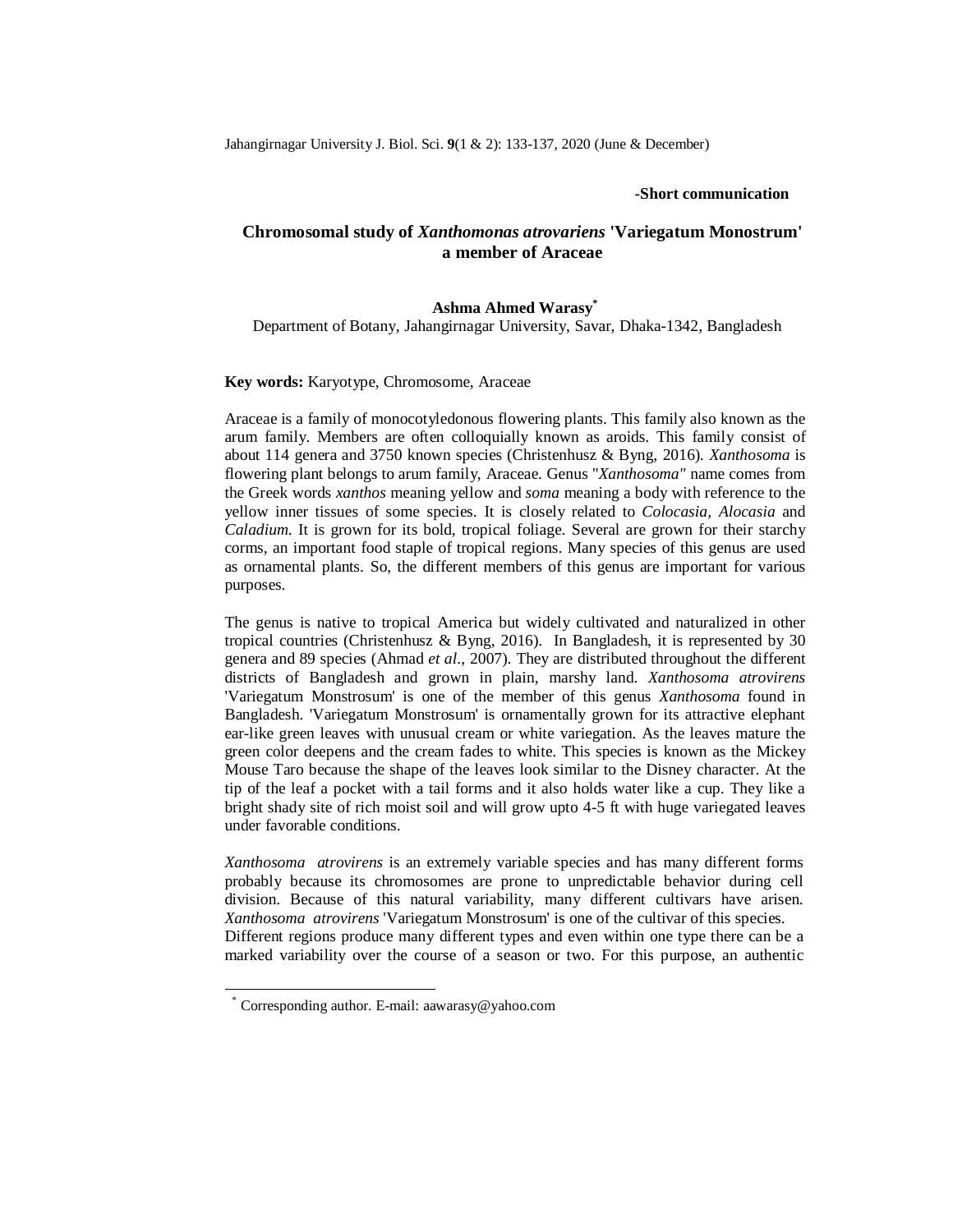characterization and streamlining of these germplasm are needed to avoid overlapping and misidentification for germplasm conservation.

The Bangladesh National Herbarium (BNH) has been collecting different *Xanthosoma atrovirens* from all over the country and maintained in the garden of BNH. Therefore, the sample will not be having authentic identification since any specimen may show different morphology in changed environment due to phenotypic plasticity. For example, *Coloca*s*ia esculanta* has three, *Xanthosoma violaceum* has two, *Typhonium trilobatum* has three morphological forms because of showing different morphology in changed environment. Taxonomist faced problem to identify these specimen authentically (Ara, 2000). Latter extensive cytological investigation had been carried out among different members of Araceae. The cytological data indicated sharp difference among the different form of *Coloca*s*ia esculanta*, *Xanthosoma violaceum* (Alam & Deen, 2002; Deen & Alam, 2002), *Typhonium trilobatum* (Huq *et al.,* 2007; Warasy & Alam, 2009). Generally karyotype analysis plays important role in determining the taxonomic status. For authentic identification of a specimen, genomic information is essential. Karyotype analysis is one of the conventional methods that give a preliminary idea about the genome of a specimen.

Staining properties of interphase nuclei and prophase chromosomes is another approach for distinguishing different individual. This is usually done by differential staining (Fawzia & Alam, 2011). Tanaka (1971) classified the different types of interphase nuclei and prophase chromosomes on the basis of orcein staining property. The outcome of this study showed that various taxa including varieties of many plant species could be distinguished by their staining properties. Without any detailed karyotypic features and DNA content analysis which are very basic and important information for breeding as well as molecular biological work in crop improvement programme, it is very difficult to characterize any specimen.

Therefore, a chromosomal study of *Xanthosoma atrovirens* 'Variegatum Monstrosum' was undertaken with the following aims:

i.

ii. to find out the staining property of interphase nuclei and prophase chromosomes.

iii. to count the 2n chromosome number.

iv. to make the conventional orcein-stained karyotype of *Xanthosoma atrovirens*  'Variegatum Monstrosum'.

*Xanthosoma atrovirens* 'Variegatum Monstrosum' was used as experimental material in this study.

Healthy roots were collected from the Botanical garden, Department of Botany, Jahangirnagar University. The optimum time of collection was 9.45 am. The collected root were pretreated with 0.002 M 8-hydroxyquinoline for 1.30 h at room temperature (28-30 $\degree$ C) followed by 15 min fixation in 45% acetic acid at 4 $\degree$ C. The pretreated roots were then hydrolyzed in a mixture of 1 N HCl and 45% acetic acid (2:1) at 60 °C for 9-10 sec. Then the hydrolyzed root were soaked on a filter paper and taken in a clean slide.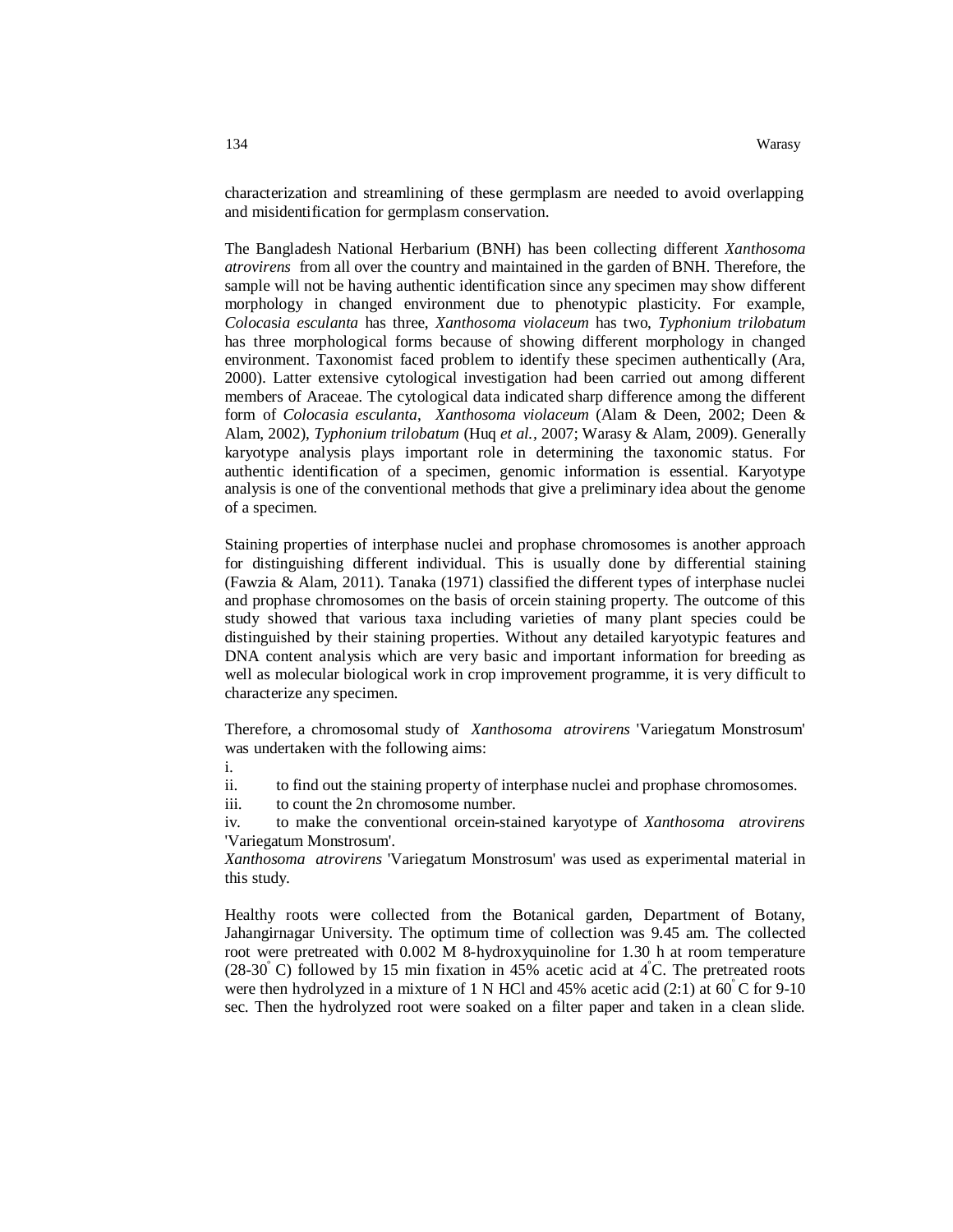The meristematic region was cut with fine blade. A drop of 1% aceto-orcein was added to the material. A clean cover glass was placed on the material. The materials were tapped gently by a tooth pick and squashed by placing thumbs. Finally the slides were observed under microscope (Olympus BH-2) with a digital camera. For measuring the magnification, at first the magnification on the negative was calculated by multiplying the magnification of objective (100x), tube length (1.25x) and camera lens (7x). From print the final magnification was calculated.

**Orcein stained interphase nuclei and prophase chromosomes:** Darkly stained large heterochromatic regions were found at the peripheral region of nucleus. A distinct nuclear boundary was observed in interphase nuclei. In addition to this a big and prominent nucleolus was also found (Fig. 1). The presence of prominent nucleoli indicated the active transcription of rDNA for the synthesis of rRNA. According to Tanaka 1971 this is Complex chromocenter type of interphase nuclei.

The prophase chromosomes were darkly stained at one end and gradually become faint towards another end (Fig. 2). This type of prophase chromosome could be regarded as "Gradient type" (Tanaka, 1971).

Usually, germplasm with "Complex chromocenter type" of interphase nuclei showed "Gradient type" of prophase chromosomes. Constitutive heterochromatic nature is indicated by this observation. In this study, selected germplasm followed the general rule of heterochromatin. So the germplasm could be characterized on the basis of these characters of interphase nuclei and prophase chromosomes.

**Karyotype analysis:** *Xanthosoma atrovirens* 'Variegatum Monstrosum' was found to possess 2n=26 chromosomes (Fig. 3). The range of chromosomal length was 0.69-1.45 µm indicating small size chromosome and thus no prominent gradual decrease of chromosomal length observed. Total length of 2n chromosome complement was 27.09 µm (Table 1). Range of relative length of individual chromosome was 0.03 to 0.05. The centromeric formula was  $12m + 14$ sm (Figs. 4, 5). There was no heteromorphicity in respect of centromeric position found in this material. This cultivar possessed metacentric and sub-metacentric chromosomes representing almost symmetric karyotype. According to Stabbins (1971) homogenous or symmetric karyotype is as primitive character. This material possessed as primitive karyotype. Therefore, the selected member of Araceae could be authentically identified with these chromosomal feature.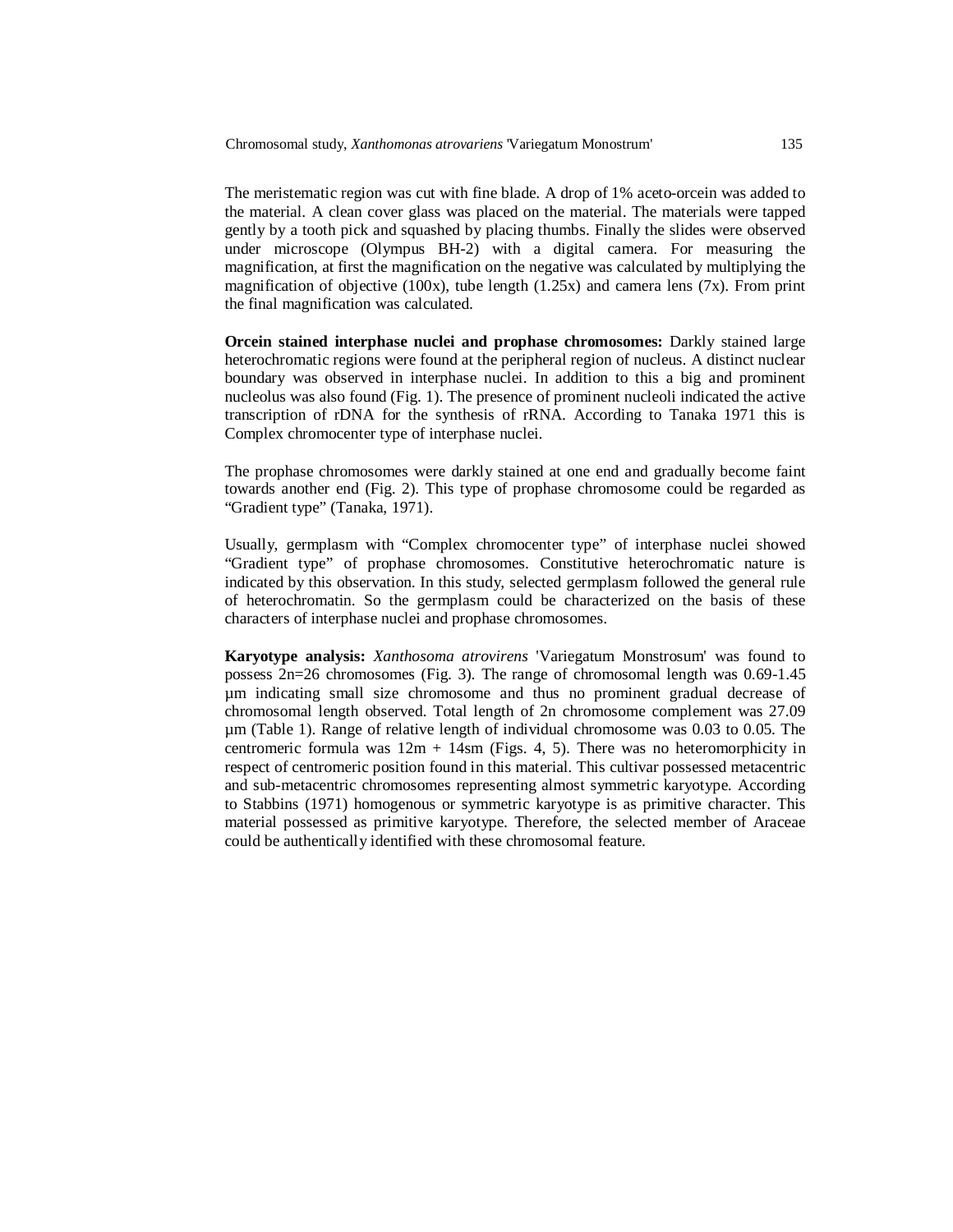

**Figs. 1-5. Orcein stained mitotic interphase, prophase, metaphase, karyotype and Idiogram of** *Xanthosoma atrovirens* **'Variegatum Monstrosum'. 1. Interphase nuclei 2. Prophase chromosomes 3. Metaphase chromosomes. 4. Karyotype prepared from mitotic metaphase chromosomes. 5. Idiogram based on karyotype. Bar=5µ** 

**Table 1. Karyotype analysis of** *Xanthosoma atrovirens* **'Variegatum Monstrosum'**

| 2n<br>number | Total length of<br>2n<br>chromosome<br>(um) | Range of<br>chromosomal<br>length $(\mu m)$ | Range of relative<br>length(RL) | Centromeric<br>formulae |
|--------------|---------------------------------------------|---------------------------------------------|---------------------------------|-------------------------|
| 26           | 27.09                                       | $0.69 - 1.45$                               | $0.03 - 0.05$                   | l2m + 14sm              |

m = metacentric chromosome, sm = Sub-metacentric chromosome